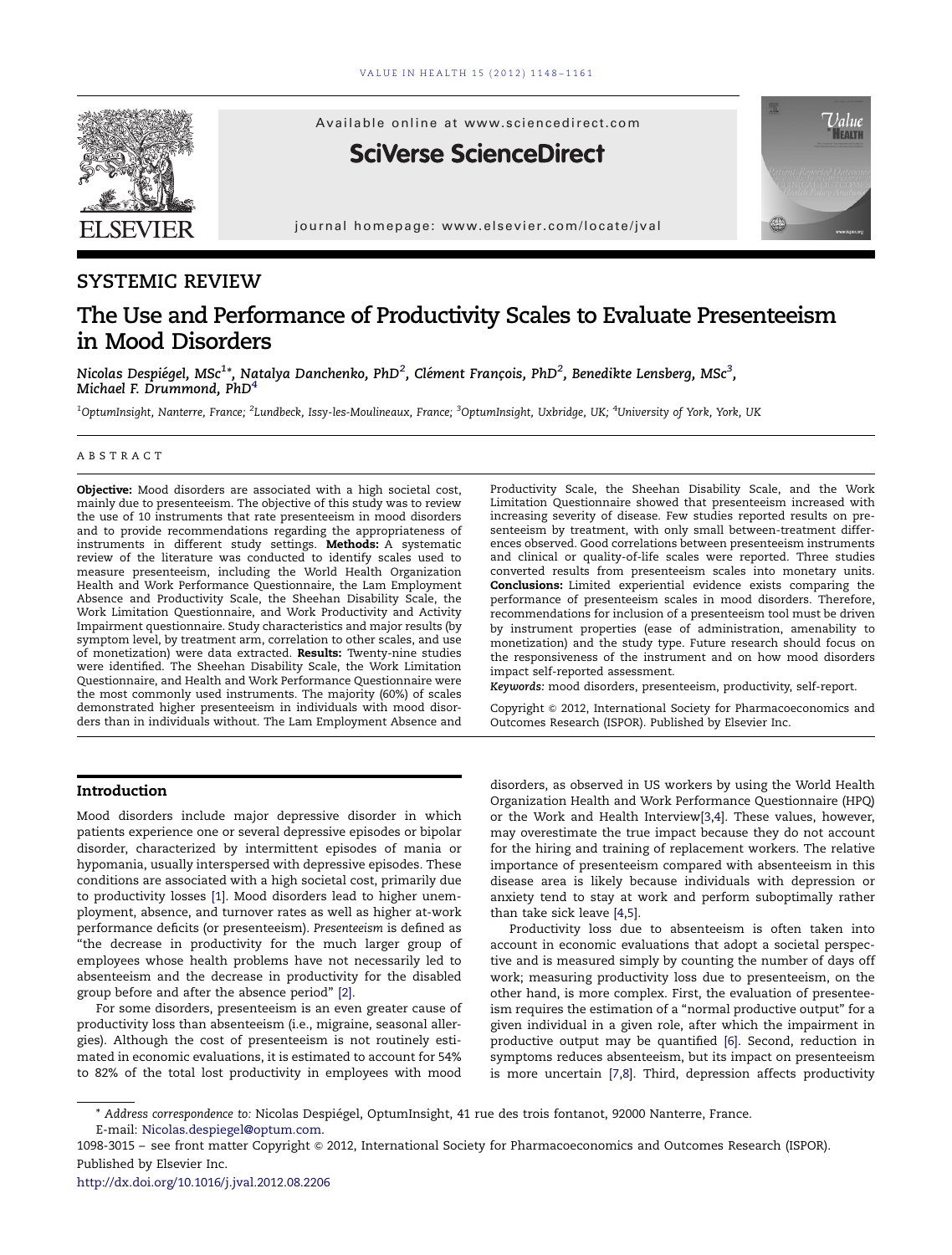differently depending on the occupational status, with various aspects of productivity more typically impaired in different professions [\[9\].](#page-13-0) For example, in jobs in which individuals have to exercise judgment such as nurses, engineers, social workers, marketing managers, attorneys, and financial analysts, depressed workers may experience limitations on output demands (handle workload, work fast enough, meet simultaneous demand, etc.) and be more absent. In jobs with a high degree of contact such as teachers, customer service managers, sales people, and consultants, workers may have limitations in handling mental (keep mind on work, think clearly, do precise work, handle demanding/ stressful work, etc.), interpersonal (speak on the phone, communicate well, maintain contacts, etc.), and physical (lift/carry/move objects, use handled tools/equipment, get to work from parking/ bus/train, etc.) demands. Fourth, the impact on presenteeism is directly related to the nature of the depressive symptoms presented by the patient. According to Lerner et al. [\[9\],](#page-13-0) concentration difficulties and distractibility lead to lower overall productivity, whereas tiredness and sleep disturbance induce higher absence and problems with mental, interpersonal, time (getting to work, work without breaks or rests, adjusting to work pace changes, etc.), and output demands. Finally, while self-report instruments have been developed to evaluate presenteeism, they run the risk of presenting biased and different results compared with objectively measured time lost at work. Stewart et al. [\[10\]](#page-13-0) demonstrated that self-reported time spent working was higher than that which was obtained when evaluating official workplace data on time absent, time away from desk, and electronic continuous performance data specific to the workplace. Other researchers state that self-reported evaluations might lead to an overestimation of lost productivity due to presenteeism [\[11\]](#page-13-0) because subjective feelings of high discomfort may cause employees to report lower productivity even if their tasks have been completed successfully. Moreover, depression can influence the self-reporting of productivity because of a loss of concentration, attention, and/or motivation [\[12\]](#page-13-0) or cognitive deficits [\[13\]](#page-13-0).

The selection of the appropriate self-report instrument should be based on both its ability to translate health states into at-work productivity estimates and its relevance to the study setting and objectives, that is, whether the objective is to assess the impact of the disease on aspects of work performance or to estimate the economic consequences of the disease. The optimal self-report instrument needs to be sufficiently sensitive to detect the effects of treatment interventions.

Several reviews have previously been published with the aim of evaluating instruments used to assess presenteeism. Prasad et al. [\[14\]](#page-13-0) published an extensive review of the psychometric properties of productivity instruments, assessing their validity, reliability, responsiveness, generalizability, and ease of administration. Evidence on psychometric properties from this and other studies has been provided to various degrees depending on the nature of the instrument. Prasad et al. concluded that the Work Limitation Questionnaire (WLQ) and the Work Productivity and Activity Impairment (WPAI) questionnaire offer the most significant advantages with good psychometric properties, being ready, and easy to use in various study settings (e.g., clinical studies and employee populations). Lofland et al. [\[15\]](#page-13-0) and Mattke et al. [\[16\]](#page-13-0) assessed the psychometric properties of available instruments and the ability of each instrument to provide monetary estimates. The authors of both studies concluded that the main hurdle currently relates to the absence of established and validated methods for monetization of productivity estimates. A more recent review by Brooks et al. [\[17\]](#page-13-0) discussed several issues related to measurement. The authors emphasized the limitations related to the conversion into economic outcomes and advocated against evaluating productivity at an individual level. Lerner and Henke [\[12\]](#page-13-0) assessed the impact of depression on lost productivity, reviewing the four most widely used self-report instruments to

assess presenteeism in this disease area and their use in various settings (e.g., population-based studies, workplace studies, and clinical studies). They concluded that the WLQ was the most appropriate instrument for accurately measuring work productivity in individuals with depression.

Because of the importance of productivity losses in mood disorders and the challenges for their estimation, the selection of the appropriate tool to measure presenteeism is essential. Because three of the existing reviews did not relate to mood disorders and the fourth, considering depression, reviewed only a subset of the available instruments, the objective of this article was to review and discuss the scales available for assessing presenteeism related to mood disorders. We extend the work by Lerner et al [\[12\].](#page-13-0) by including six additional instruments and more recently published articles of randomized clinical trials (RCTs) and observational studies. We also provide recommendations on the use of productivity scales in the area of mood disorders.

### Methods

#### Identifying Instruments That Evaluate Presenteeism

Taking the four most recent reviews detailing rating scales measuring presenteeism, we evaluated all reported scales, all of which were self-report instruments. In addition to the initial pool of 20 scales, a more recent scale not mentioned in any of the four reviews and a disability scale with a presenteeism component were evaluated. Instruments were selected according to the following inclusion/exclusion criteria [\(Table 1\)](#page-2-0). All scales should be generic or specific to mood disorders, demonstrate (at least partially) good psychometric properties, and be applicable to any type of worker. It should be possible to use these instruments to measure presenteeism in studies such as RCTs or prospective observational studies; nongeneral instruments or techniques (applicable to a specific study design or a specific worker category) were excluded. Generic instruments that were used in a limited number of disease areas other than mood disorders were also excluded. Ten instruments were finally considered. Among the 10 excluded instruments, 7 were specific to a disease area other than mood disorders.

Two categories of instruments were defined: (1) instruments that are amenable to monetization (with specific development regarding this matter or with published experience on conversion into monetary units) and (2) instruments that cannot be used to monetize productivity loss. This article briefly addresses the major characteristics and psychometric properties, as well as the methods for monetization. Full details regarding the major domains of the scales, how each instrument assesses presenteeism, major properties, possibility for conversion into monetary units, and use reported in the literature are provided in [Table 2](#page-3-0) [\[10,18](#page-13-0)–[29\]](#page-13-0).

# Health & Labour Questionnaire/Short Form Health & Labour Questionnaire

The Health & Labour Questionnaire (HLQ) gathers data regarding reduction in work performance due to illness [\[28,29\]](#page-13-0). It consists of four modules that assess (1) workplace absenteeism, (2) workplace presenteeism, (3) unpaid work, and (4) impediments to paid and unpaid work. Workplace presenteeism is measured as the number of additional hours that should have been worked to compensate for production losses due to illness at work. Individuals also provide responses to questions designed to determine specific productivity problems (e.g., concentration difficulties) related to presenteeism. A short-form version of the HLQ (SF-HLQ) has also been developed and comprises three modules: absenteeism from paid work, production losses without absenteeism from paid work, and hindrance in the performance of paid and unpaid work [\[19\]](#page-13-0).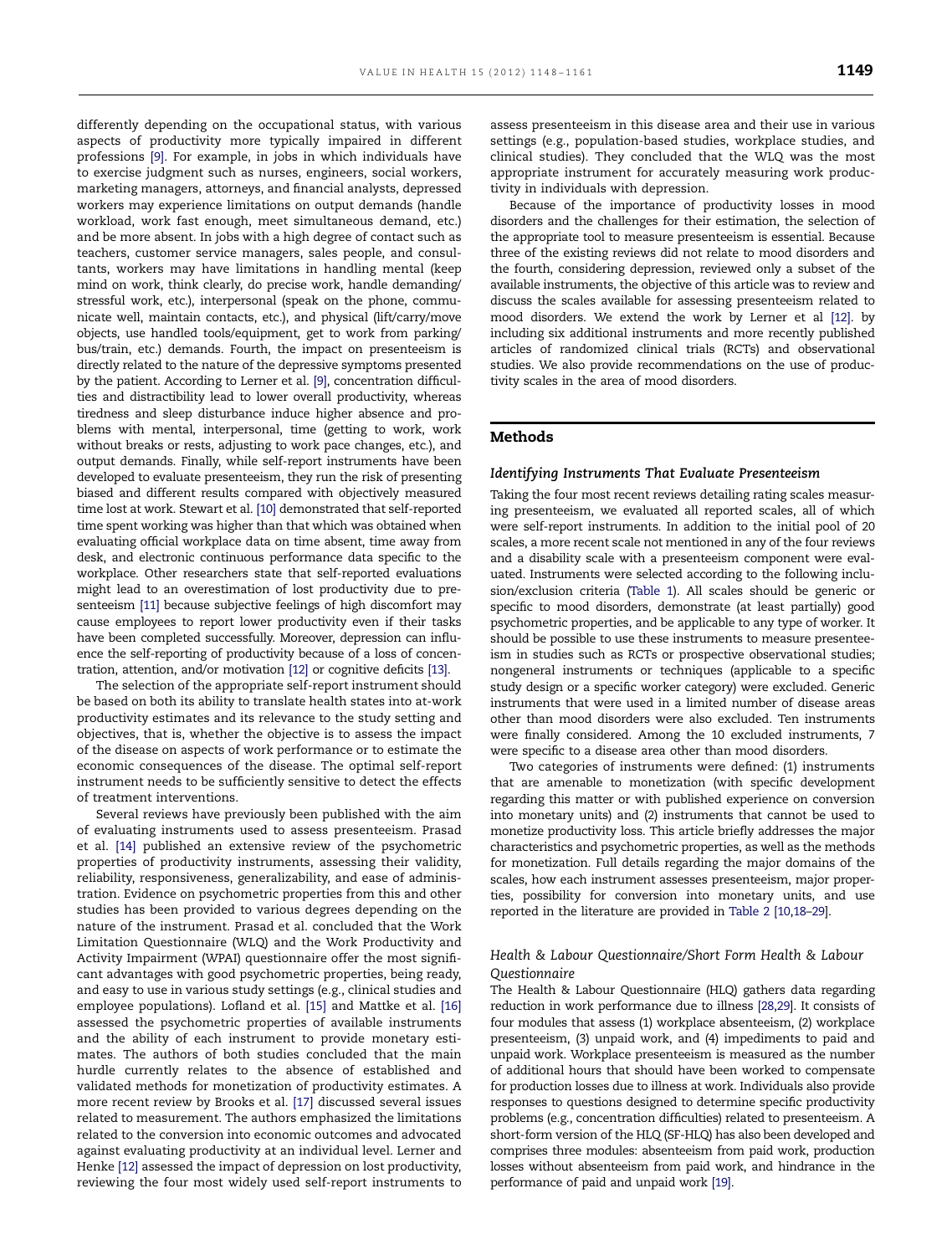<span id="page-2-0"></span>

| Table 1 - Selection of presenteeism instruments. |                              |             |                                 |                                    |                                                                     |                                   |                                                                                                                                            |
|--------------------------------------------------|------------------------------|-------------|---------------------------------|------------------------------------|---------------------------------------------------------------------|-----------------------------------|--------------------------------------------------------------------------------------------------------------------------------------------|
| Instruments                                      | Selected<br>in the<br>review | Generic     | Specific<br>to mood<br>disorder | Specific to other<br>disease areas | Generic but tested in<br>a limited number of<br>other disease areas | Not applicable<br>to any employee | Not applicable to<br>studies in mood<br>disorders                                                                                          |
| ALWQ                                             |                              |             |                                 | Angina                             |                                                                     |                                   |                                                                                                                                            |
| <b>EWPS</b>                                      |                              |             | $\mathbf X$                     |                                    |                                                                     |                                   |                                                                                                                                            |
| HAQ/HAQ-II                                       |                              |             |                                 | Rheumatoid arthritis               |                                                                     |                                   |                                                                                                                                            |
| HLQ/SF-HLQ                                       |                              | $\mathbf X$ |                                 |                                    |                                                                     |                                   |                                                                                                                                            |
| <b>HPQ</b>                                       | $\mathbf X$                  | $\mathbf X$ |                                 |                                    |                                                                     |                                   |                                                                                                                                            |
| HRPQ-D                                           |                              |             |                                 |                                    | Parkinson's disease,                                                |                                   |                                                                                                                                            |
|                                                  |                              |             |                                 |                                    | infectious                                                          |                                   |                                                                                                                                            |
|                                                  |                              |             |                                 |                                    | mononucleosis                                                       |                                   |                                                                                                                                            |
| <b>HWQ</b>                                       | $\mathbf X$                  | $\mathbf X$ |                                 |                                    |                                                                     |                                   |                                                                                                                                            |
| <b>LEAPS</b>                                     |                              |             | $\mathbf X$                     |                                    |                                                                     |                                   |                                                                                                                                            |
| <b>MIDAS</b>                                     |                              |             |                                 | Migraine                           |                                                                     |                                   |                                                                                                                                            |
| <b>MWPLQ</b>                                     |                              |             |                                 | Migraine                           |                                                                     |                                   |                                                                                                                                            |
| Osterhaus technique                              |                              |             |                                 | Migraine                           |                                                                     |                                   |                                                                                                                                            |
| SDS                                              | $\mathbf X$                  | $\mathbf X$ |                                 |                                    |                                                                     |                                   |                                                                                                                                            |
| <b>SPS</b>                                       | $\mathbf X$                  | $\mathbf X$ |                                 |                                    |                                                                     |                                   |                                                                                                                                            |
| Unnamed hepatitis                                |                              |             |                                 | Hepatitis                          |                                                                     |                                   |                                                                                                                                            |
| instruments                                      |                              |             |                                 |                                    |                                                                     |                                   |                                                                                                                                            |
| WHI                                              | $\mathbf X$                  | $\mathbf X$ |                                 |                                    |                                                                     |                                   |                                                                                                                                            |
| <b>WIS</b>                                       |                              |             |                                 | Rheumatoid arthritis               |                                                                     |                                   |                                                                                                                                            |
|                                                  |                              |             |                                 | and traumatic                      |                                                                     |                                   |                                                                                                                                            |
|                                                  |                              |             |                                 | brain injury                       |                                                                     |                                   |                                                                                                                                            |
| <b>WLQ</b>                                       | X                            | $\mathbf X$ |                                 |                                    |                                                                     |                                   |                                                                                                                                            |
| The WPAI questionnaire                           | $\mathbf X$                  | X           |                                 |                                    |                                                                     |                                   |                                                                                                                                            |
| WPI                                              |                              | $\mathbf X$ |                                 |                                    |                                                                     | Call centers                      |                                                                                                                                            |
| WPSI                                             |                              |             |                                 |                                    |                                                                     |                                   | Used to inform on the relative<br>importance of health<br>conditions that affect<br>productivity at work for a large<br>group of employees |
|                                                  |                              |             |                                 |                                    |                                                                     |                                   |                                                                                                                                            |

EWPS, Endicott Work Productivity Scale; HLQ/SF-HLQ, Health & Labour Questionnaire/Short-form Health and Labour Questionnaire; HPQ, Health and Work Performance Questionnaire; HWQ, Health and Work Questionnaire; LEAPS, Lam Employment Absence and Productivity Scale; MIDAS, Migraine Disability Assessment;; MWPLQ, Migraine Work and Productivity Loss Questionnaire; SDS, the Sheehan Disability Scale; SPS, Stanford Presenteeism Scale; WHI, Work and Health Interview; WLQ, Work Limitations Questionnaire; WPAI, Work Productivity and Activity Impairment; WPI, Worker Productivity Index; WPSI, Work Productivity Short Inventory.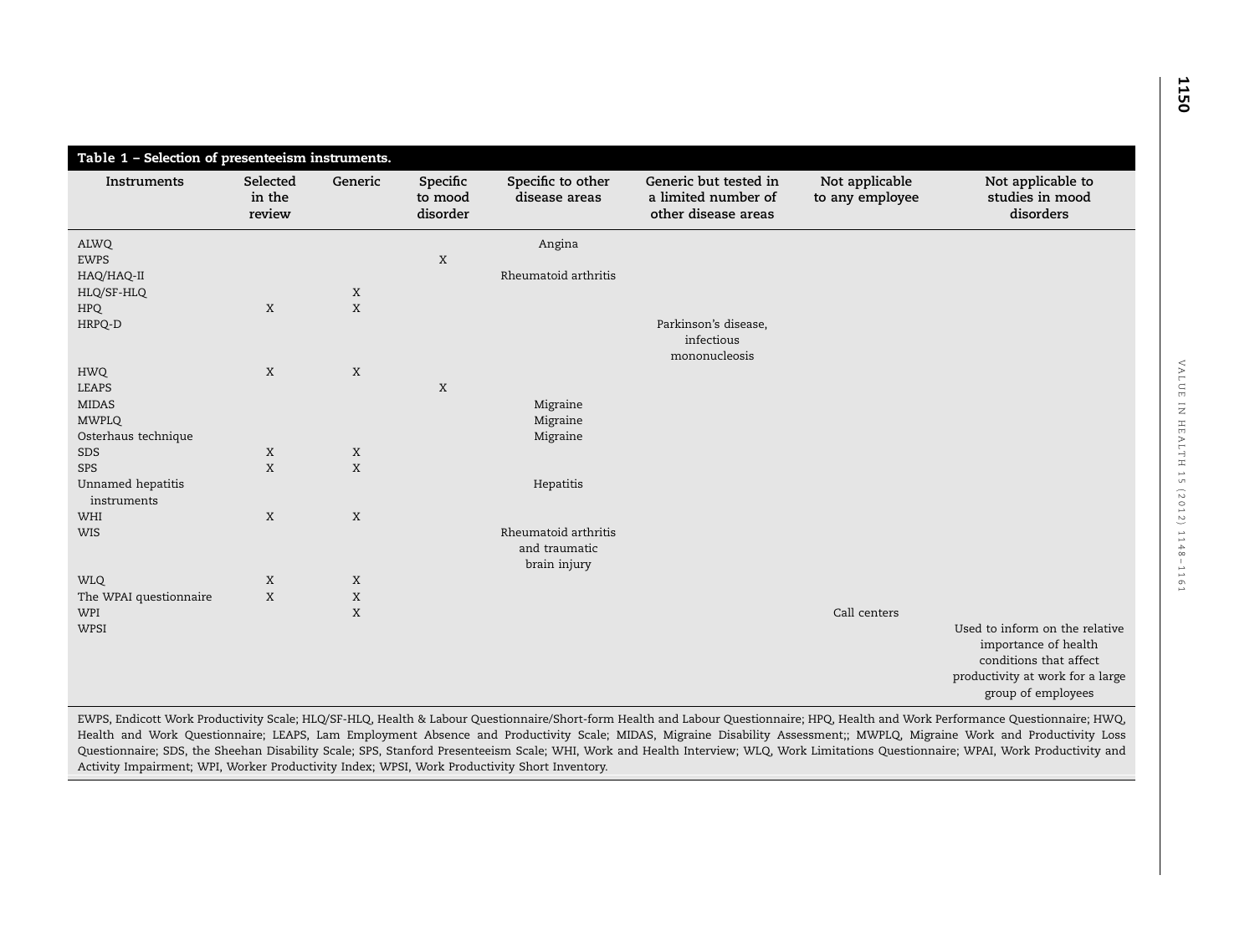<span id="page-3-0"></span>

|                                                                                   |                                                                                                                                                               | Table 2 - Summary of productivity measurement instruments.                                                                                                                                                                                   |                                                                                                                   |                                                                                        |                            |                  |                     |                                                                                                                                                                                                         |
|-----------------------------------------------------------------------------------|---------------------------------------------------------------------------------------------------------------------------------------------------------------|----------------------------------------------------------------------------------------------------------------------------------------------------------------------------------------------------------------------------------------------|-------------------------------------------------------------------------------------------------------------------|----------------------------------------------------------------------------------------|----------------------------|------------------|---------------------|---------------------------------------------------------------------------------------------------------------------------------------------------------------------------------------------------------|
| Instrument                                                                        | Assessments                                                                                                                                                   | Assessment and<br>scoring:<br>presenteeism                                                                                                                                                                                                   | Recall period and<br>estimated time to<br>complete                                                                | Psychometric properties                                                                | Option for<br>monetization |                  |                     |                                                                                                                                                                                                         |
|                                                                                   |                                                                                                                                                               |                                                                                                                                                                                                                                              |                                                                                                                   | Content<br>validity                                                                    | Construct<br>validity      | Reli-<br>ability | Respon-<br>siveness |                                                                                                                                                                                                         |
| Instruments amenable to monetization<br>Health & Labour<br>Questionnaire<br>(HLQ) | Workplace<br>absenteeism,<br>workplace<br>presenteeism,<br>unpaid work,<br>impediments to<br>work and unpaid<br>work                                          | [Employed] level of<br>impediment while<br>working on a 0–10 scale                                                                                                                                                                           | Recall: 2 wk<br>Number of questions:<br>10 items (short-form)<br>version)<br>Time to complete: Not<br>reported    |                                                                                        | Convergent<br>discriminant |                  |                     | Specified                                                                                                                                                                                               |
| Health and Work<br>Performance<br>Questionnaire<br>(HPQ)                          | Presenteeism,<br>absenteeism,<br>accident/injuries                                                                                                            | Absolute presenteeism:<br>actual performance on a<br>$1-100$ scale<br>Relative presenteeism:<br>ratio of actual<br>performance to the<br>performance of most<br>workers at the same job,<br>as reported by the<br>respondent                 | Recall: 7 d or 4 wk<br>Number of questions:<br>13 items (7-d RCT<br>version)<br>Time to complete: Not<br>reported | Yes<br>Cognitive<br>debriefing                                                         | Convergent<br>discriminant | Internal         |                     | Specified. Absolute<br>measures should<br>be used because<br>relative score of<br>presenteeism can<br>be > 1                                                                                            |
| 'Health and Work<br>Questionnaire<br>(HWQ)                                        | Productivity,<br>impatience/<br>irritability,<br>concentration,<br>work<br>satisfaction,<br>satisfaction with<br>supervisor,<br>personal life<br>satisfaction | Efficiency, quality, and<br>amount of work<br>completed over the<br>recall period on a 0-10<br>scale<br>Indication of how a<br>supervisor and a<br>coworker would respond<br>to the same questions<br>about the respondents'<br>productivity | Recall: 1 wk<br>Number of questions:<br>27 questions<br>Time to complete: Not<br>reported                         |                                                                                        | Convergent                 | Internal         |                     | HWQ responses<br>could be<br>interpreted as a<br>percentage<br>reduction in<br>normal<br>productivity,<br>though there is no<br>example of<br>monetization of<br>this scale in the<br>recent literature |
| Work and Health<br>Interview (WHI)                                                | Absenteeism,<br>presenteeism,<br>time spent caring<br>for ill family<br>members, salary<br>from paid<br>employment                                            | Concentration loss while<br>unwell, repeated a job<br>while unwell, worked<br>more slowly while<br>unwell, felt fatigue while<br>unwell. % of<br>effectiveness while ill<br>(from categorical<br>responses on<br>presenteeism)               | Recall: 2 wk Number of<br>questions: 25 questions<br>Time to complete: Not<br>reported                            |                                                                                        | Convergent                 |                  |                     | Specified. But defined<br>from the<br>conversion of<br>categorical<br>response into an<br>effectiveness score                                                                                           |
| Work Limitations<br>Questionnaire<br>(WLQ)                                        | Time management.<br>physical. mental-<br>interpersonal.<br>output                                                                                             | Average of the four<br>domains to productivity-<br>related questions and<br>converting the average<br>to an interval scale to<br>achieve a 0-100 scale of<br>productivity                                                                    | Recall: 2 wk<br>Number of questions: 25<br>questions<br>Time to complete: Not<br>reported                         | Yes Content<br>developed<br>including<br>depressed patients<br>Cognitive<br>debriefing | Convergent<br>discriminant | Internal         |                     | Not explicitly<br>specified. Would be<br>defined from the<br>conversion of<br>categorical<br>response into an<br>effectiveness score                                                                    |
| Work<br>Productivity<br>and Activity<br>Impairment<br>(WPAI)<br>questionnaire     | Absenteeism,<br>presenteeism,<br>usual activities<br>impairment                                                                                               | Self-reported work<br>performance is assessed<br>with a 0-100 visual<br>analogue scale                                                                                                                                                       | Recall: 7 d<br>Number of questions: Six<br>questions<br>Time to complete: Not<br>reported                         | Cognitive debriefing                                                                   | Convergent<br>discriminant | Test-retest      | Yes                 | Specified                                                                                                                                                                                               |
| Lam Employment<br>Absence and                                                     | Absenteeism,<br>productivity<br>impairment                                                                                                                    | Total impairment score on<br>a 0-28 scale (level of<br>energy, concentration,                                                                                                                                                                | Recall: 2 wk<br>Number of questions: 10<br>items                                                                  |                                                                                        | Convergent<br>discriminant | Internal         |                     | Yes, using a subscore<br>including the three<br>Likert items                                                                                                                                            |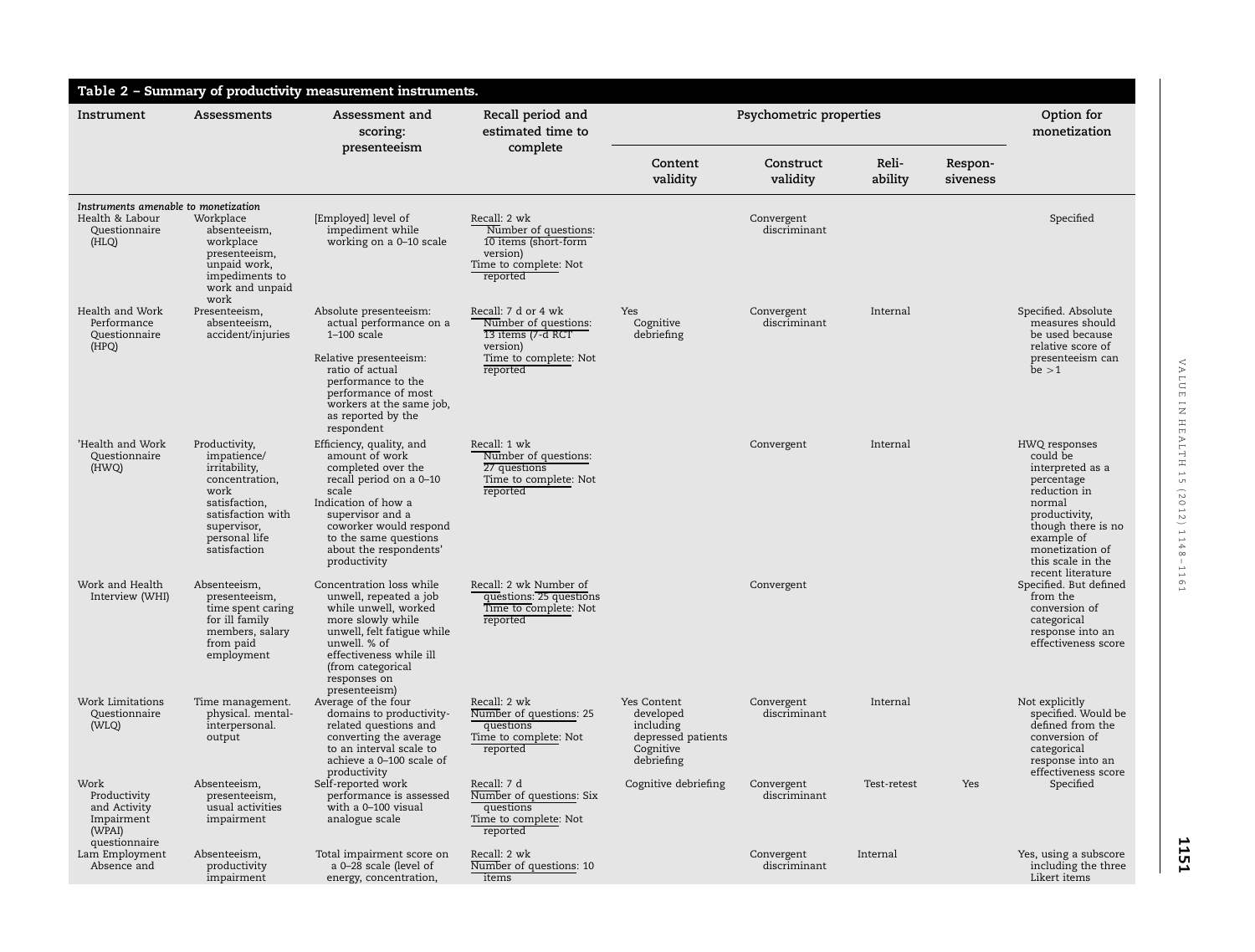| Table 2 - (continued)<br>Instrument                                       | Assessments                                                                                                                                                                                                                       | Assessment and<br>scoring:<br>presenteeism                                                                                                                                                     | Recall period and<br>estimated time to                                                                    |                     | Option for<br>monetization |                          |                     |                                                                                                                                                                                                      |
|---------------------------------------------------------------------------|-----------------------------------------------------------------------------------------------------------------------------------------------------------------------------------------------------------------------------------|------------------------------------------------------------------------------------------------------------------------------------------------------------------------------------------------|-----------------------------------------------------------------------------------------------------------|---------------------|----------------------------|--------------------------|---------------------|------------------------------------------------------------------------------------------------------------------------------------------------------------------------------------------------------|
|                                                                           |                                                                                                                                                                                                                                   |                                                                                                                                                                                                | complete                                                                                                  | Content<br>validity | Construct<br>validity      | Reli-<br>ability         | Respon-<br>siveness |                                                                                                                                                                                                      |
| Productivity<br>Scale (LEAPS)<br>Instruments not amenable to monetization | related to mental<br>health-related<br>problems                                                                                                                                                                                   | anxiety). This scale could<br>be interpreted as a<br>presenteeism measure                                                                                                                      | Time to complete: 3-5                                                                                     |                     |                            |                          |                     | related exclusively<br>to problems at<br>work                                                                                                                                                        |
| Endicott Work<br>Productivity<br>Scale (EWPS)                             | Behaviors,<br>subjective<br>feelings or<br>attitudes                                                                                                                                                                              | Frequency of productive<br>behaviors during the<br>previous 1 wk using a<br>five-point Likert scale. A<br>sum of scores is<br>computed, ranging from<br>0 (best score) to 100<br>(worst score) | Regain 1 wk<br>Number of questions: 25<br>items<br>Time to complete: Not<br>reported                      |                     | Convergent<br>discriminant | Internal test<br>retest  |                     | No. No obvious link<br>between the score<br>and % productivity,<br>which prevents<br>obvious<br>monetization                                                                                         |
| Sheehan Disability<br>Scale (SDS)                                         | Work/school<br>impairment,<br>social life<br>impairment,<br>family life<br>impairment,<br>number of days<br>unable to attend<br>work or school<br>because of<br>symptoms,<br>number of days<br>underproductive<br>due to symptoms | Rate (0-10 scale) on how<br>symptoms have<br>disrupted work or school<br>work Number of days<br>"underproductive" due<br>to symptoms                                                           | Recall: 1 wk, 1 mo, or 3<br>mo<br>Number of questions: Five<br>items<br>Time to complete: Not<br>reported |                     | Convergent<br>discriminant | Internal test-<br>retest | Yes                 | No. The question on<br>how symptoms<br>have disrupted<br>work or<br>schoolwork<br>includes<br>absenteeism The<br>number of days<br>underproductive<br>has no link with<br>the previous<br>assessment |
| Stanford<br>Presenteeism<br>Scale (SPS)                                   | Stress, focus,<br>energy at work                                                                                                                                                                                                  | Stress, focus, energy at<br>work, no global score<br>combining these<br>attributes                                                                                                             | Recall: 1 mo<br>Number of questions: Six<br>items<br>Time to complete: Not<br>reported                    |                     | Convergent<br>discriminant | Internal                 |                     | No                                                                                                                                                                                                   |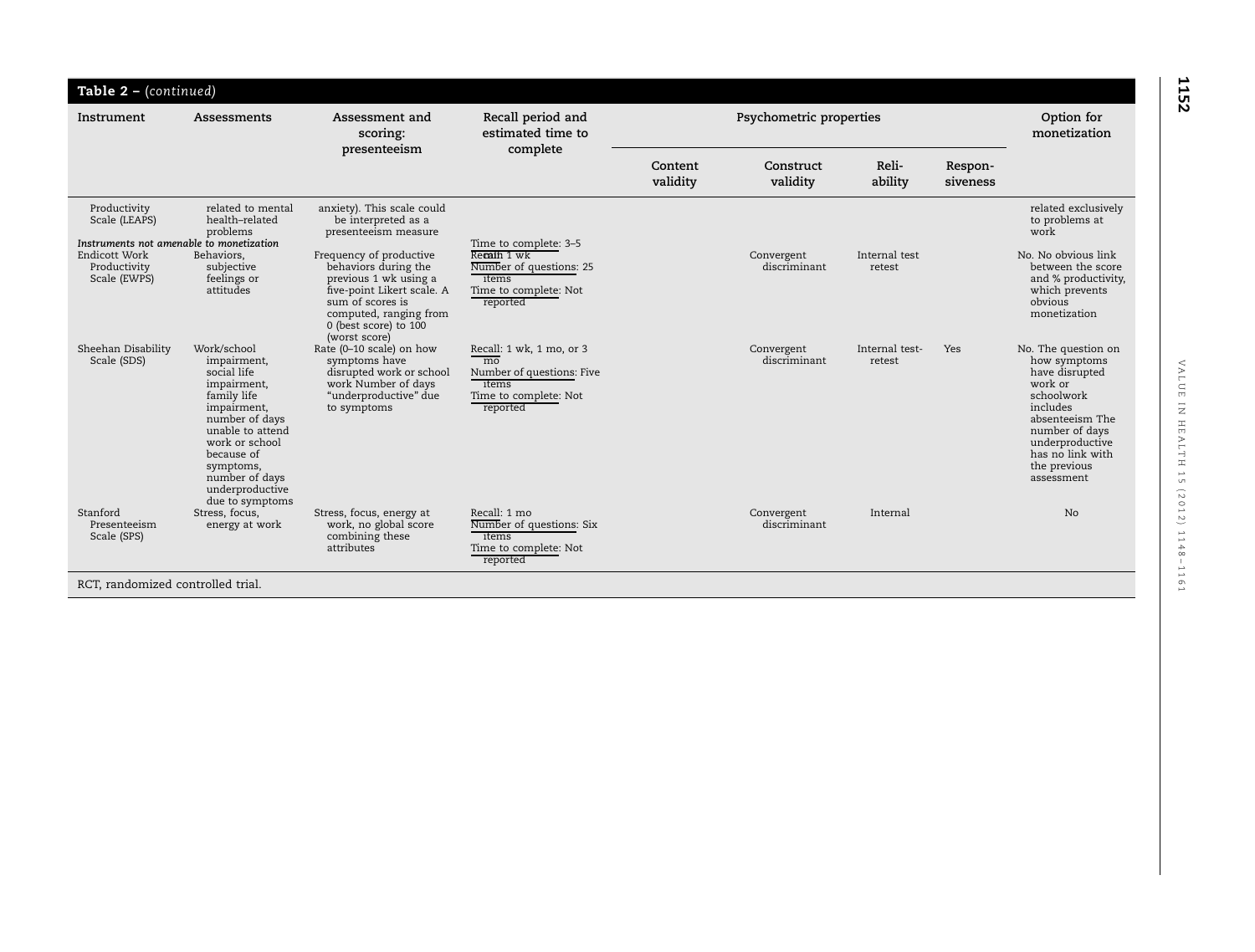# World Health Organization Health and Work Performance

#### Questionnaire

The HPQ is a self-report instrument designed to estimate the consequence of health problems on job performance, sickness absence, and work-related accidents and injuries [\[20\].](#page-13-0) Presenteeism as measured by the HPQ is a measure of actual performance in relation to possible performance. Respondents are asked to rate normal and impaired performance in their job on a scale of 1 to 10, understood as ''percentage effectiveness,'' for the purposes of scoring and monetizing presenteeism. Absolute presenteeism has a lower bound of 0 (or 0% effectiveness during hours worked) and an upper bound of 100 (or perfect effectiveness during hours worked). Relative presenteeism is measured as the ratio of actual performance to the performance of most workers in the same job. The instrument's developers recommend restricting the measure of relative presenteeism from 0.25 to 2.0, where 0.25 is the worst relative performance (25% or less of other workers' performance) and 2.0 is the best performance (200% or more of other workers' performance).

#### Health and Work Questionnaire

The Health and Work Questionnaire is a multidimensional measure of productivity. Its domains measure productivity, impatience/irritability, concentration, work satisfaction, satisfaction with supervisor, and personal life satisfaction [\[26\]](#page-13-0). Presenteeism measures the efficiency, quality, and amount of work completed over the recall period on a 0 to 10 scale. Respondents are also asked to give an indication of how a supervisor and coworker would respond to the same questions as to the respondent's productivity.

#### Work and Health Interview

The Work and Health Interview is a questionnaire that provides a measurement of productive time lost because of work absence and reduced performance at work [\[10,27](#page-13-0)]. Presenteeism is measured as the number of days in the previous 2 weeks the respondent worked while ill. Four questions require respondents to report how often, on average, they (1) lost concentration, (2) repeated a job, (3) worked more slowly, and 4) felt fatigued on days they attended work while feeling unwell. Response options are categorical (''all of the time,'' ''most of the time,'' ''half of the time," "some of the time," and "none of the time"). In Stewart et al. [\[10\]](#page-13-0) these categorical responses were converted to percentages for monetization ("all of the time" =  $100\%$ , "most of the time" = 75%, through "none of the time" =  $0\%$ ).

#### Work Limitation Questionnaire

The WLQ is a 25-item questionnaire designed to measure the impact of chronic disease on work performance [\[23\].](#page-13-0) The 25 items of the WLQ are grouped into four scales: (1) time management, (2) physical, (3) mental-interpersonal, and (4) output. The scale scores represent the amount of time in the past 2 weeks that an individual was limited on the job. To create a score for each scale, the questionnaire's categorical responses are converted to an interval scale. The average scores for items within each scale are summed, divided by the total number of scale items, and then multiplied by a factor of 25 (WLQ "Scale Score"): WLQ Scale Score = 25(average item score – 1)

The scale scores calculated from the four scale scores range from "0" (least limited) to "100" (most limited). A score of "50," for example, indicates that the individual was limited in performing work demands during 50% of the reporting period. Another score, the WLQ ''Productivity Loss Index,'' has been developed [\[30\]](#page-13-0) as the weighted sum of scale scores and retransformed into a WLQ ''Productivity Loss Score,'' which corresponds to ''the estimated

percent difference in an employee's at-work productivity compared to employees who do not have health-related work limitations.'' This represents a percent reduction in output in the past 2 weeks compared with the output of a healthy (not limited) employee. The weights used are empirically based statistical estimates relating self-report scores to objectively measured productivity.

#### Work Productivity and Activity Impairment

The WPAI questionnaire consists of six questions that ask respondents to identify the number of hours missed from work and usual activities, as well as the degree to which work or regular daily activities were limited over the past 7 days [\[24,25\]](#page-13-0). The questionnaire yields four scores: (1) percentage of work time missed because of ill health, (2) percentage impairment while working due to ill health, (3) percentage activity impairment due to ill health, and (4) an overall percentage work impairment score due to health problems. The four scores are expressed as ''impairment percentages,'' where higher numbers reflect greater impairment and decreased productivity.

#### Lam Employment Absence and Productivity Scale

LEAPS is a 10-item self-report questionnaire developed to assess work functioning and impairment in a clinically depressed population [\[21\].](#page-13-0) It includes a component related to absenteeism (based on two items inquiring as to the number of scheduled work hours and work hours missed) and another related to presenteeism. The latter component consists of seven items rated on a five-point Likert scale ("none of the time" to "all of the time''), asking directly as to the most common problems encountered at work ("making more mistakes," "doing poor quality of work'') and the clinical symptoms most associated with work impairment (levels of energy, concentration, and anxiety). The total score on the seven Likert items therefore yields a global impression of impairment due to mental health–related problems.

#### Endicott Work Productivity Scale

The EWPS is a 25-item questionnaire created to assess impairment in employees with depression [\[18\]](#page-13-0). This instrument was designed specifically to capture information on productivity loss during clinical trials, measuring both absenteeism and presenteeism. The frequency of productive behaviors during the previous week is captured by using a five-point Likert scale (anchored from  $0 =$  "Never" to  $4 =$  "Almost always"), and a sum of the scores is computed, ranging from 0 (best score) to 100 (worst score). The instrument lacks any obvious means to convert employees' scores directly into monetary units, limiting its function to the relative ranking of employees according to reported productivity impairment.

#### Sheehan Disability Scale

Although not specifically designed to measure presenteeism, the Sheehan Disability Scale (SDS) assesses functional impairment in three areas: work/school, social, and family experiences. For each domain, a 10-point visual analogue scale with labels is used to quantify the level of functional impairment [\[22,31,32\]](#page-13-0). The three components of the questionnaire are then summed into a single score that ranges from 0 (unimpaired) to 30 (highly impaired). Two additional questions are used as part of the assessment: one asks respondents to estimate the number of days they were less than fully productive at work. It should be noted that there is no direct link between this question and the assessment of the functional impairment of activities at work/school. In other words, the SDS could potentially provide spurious results if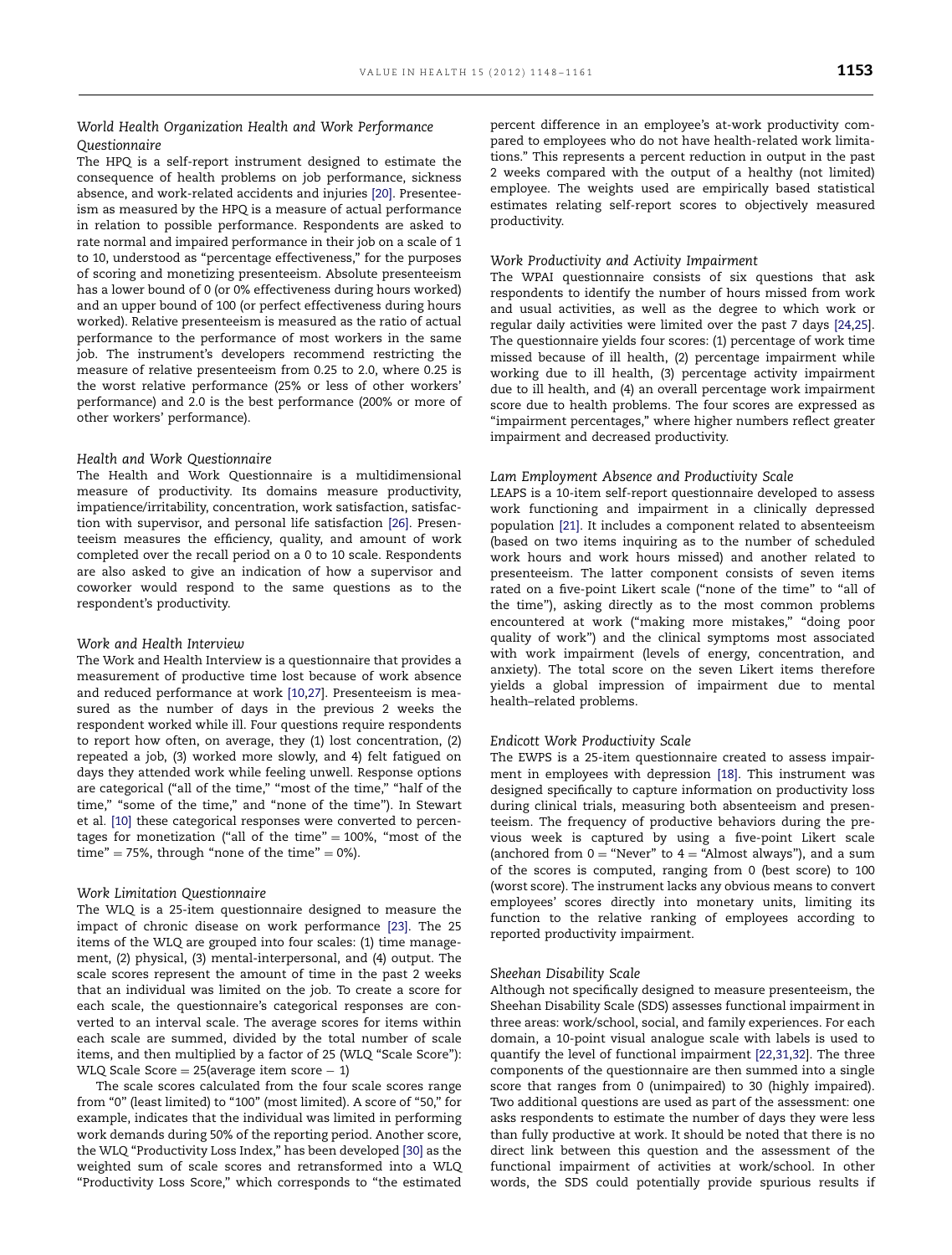the 0 to 10 ''level of impairment scale'' were interpreted as a ''% effectiveness'' scale for the number of days of impairment reported. As a result, no monetization seems possible based on the SDS evaluation.

#### Stanford Presenteeism Scale

The Stanford Presenteeism Scale 6 (SPS-6) is a six-item questionnaire [\[33\],](#page-13-0) with each question linked to a Likert five-item response scale ranging from ''strongly disagree with the statement'' to ''strongly agree with the statement.'' No clear indication is provided as to how the ordinal responses from individuals in the SPS could be monetized. The scale is intended to rank individuals according to impairment at work.

#### Instrument Validations

Prasad et al. [\[14\],](#page-13-0) Lofland et al. [\[15\]](#page-13-0), Mattke et al. [\[16\],](#page-13-0) and Brooks et al. [\[17\]](#page-13-0) have published extensive reviews on the reliability and validity of all available instruments measuring presenteeism, with the exception of the LEAPS scale. This scale, which was developed after these reviews were published, has since been formally validated [\[21\]](#page-13-0) and is addressed in this article. In these reviews, information regarding content validity has not been extensively addressed. Some aspects related to the inclusion of patients with mood disorders during the scale development and the use of cognitive debriefing are presented further in this article. The summary of psychometric properties by instrument is presented in [Table 2.](#page-3-0)

The face validity of each instrument was evaluated by checking the scale format and whether the recall period is appropriate for this population. The 10 instruments present different response formats, Likert scales being the most frequent. Some instruments include questions leading to complex calculations. For example, the HPQ asks the ''Number of hours in the past 4 weeks'' (B6) and includes detailed examples to guide the respondent. The recall period ranges from 1 week to 1 month, but more recent instruments tend to use a 2-week recall period. The main challenge is to mitigate the recall bias without adding too many additional assessments and increasing the burden of the study [\[17,34](#page-13-0)]. SDS is primarily a functionality scale and not an instrument to estimate presenteeism or productivity loss per se.

Three instruments (HPQ, WLQ, and the WPAI questionnaire) reported details on the scale development beyond the fact that item generation was based on a review of the literature. In particular, reported cognitive debriefing was part of the scale development that addressed one of the identified causes of bias in self-reports in this population. This supports content validity for these three instruments. In addition to the depressionspecific instruments (EWPS and LEAPS), only WLQ included patients with depression as part of the scale development.

Construct validity is divided into convergent validity (instruments measuring the same concepts should correlate with one another) and discriminant validity (instruments measuring different concepts should not correlate with one another). Construct validity has been established for all instruments categorized as demonstrating either convergent validity or discriminant validity. Reliability, which pertains to internal consistency (of items within a domain), as well as interrater and test-retest reliability, has been formally demonstrated for the Health and Work Questionnaire, LEAPS, WLQ, and EWPS. Because the focus for the SDS is toward the work domain (comprising only one question), it is not possible to assess the internal consistency of this instrument. Responsiveness (the ability to assess clinically important change over time) has been demonstrated for three instruments: the WPAI questionnaire, WLQ, and SDS.

Because most of these instruments were not initially developed to assess mood disorders, it is important to assess their suitability for use in this population to account for the specific

impact of depression on presenteeism. Only four instruments have been partially or fully validated for use in this disease area: psychometric properties have been investigated in major depressive disorders for LEAPS [\[21\]](#page-13-0), WLQ [\[5\],](#page-13-0) and EWPS [\[18\]](#page-13-0), while validity has been fully assessed for the SDS in both major depressive disorder [\[32\]](#page-13-0) and bipolar disorder [\[35\].](#page-13-0)

#### Monetization

The translation of scores derived from presenteeism instruments to monetary units has been discussed extensively in Brooks et al. [\[17\].](#page-13-0) This translation can be divided into two parts: the conversion from a score into a quantifiable measure, such as lost time or percentage of productivity lost, and the translation into monetary units. Translations of presenteeism scales into monetary units are detailed by Lofland et al. [\[15\]](#page-13-0) and Brooks et al. [\[17\]](#page-13-0) for HLQ, HPQ, WLQ, the WPAI questionnaire, and the Worker Productivity Index (WPI). Monetization of lost productivity due to presenteeism is not feasible in instruments producing a score that does not represent (directly) impaired productivity (e.g., EWPS, SDS, and SPS-6).

The HPQ appears to be the instrument best suited for conversion into monetary units. This is due to the clear distinction that is made by this instrument between absence for any reason and absence due to ill health, enabling the quantification of the actual lost productivity that was caused by the illness. Moreover, full guidance on monetization and missing data handling is provided. A major weakness in this instrument, however, is that some questions can be very complex, especially in the context of mood disorders.

While not considered in the review by Brooks et al. [\[17\]](#page-13-0), LEAPS allows for the generation of costs associated with presenteeism, including the Likert items related exclusively to problems at work (three items). These subscores have the potential for monetization, for which the development and testing of a specific methodology is under way by the scale developers. Further assessment of the psychometric properties for these subscores in major depressive disorder by comparing it against the HPQ is also planned.

In theory, the translation from WLQ into monetary units could be achieved by using the WLQ ''Scale Score'' or the WLQ ''Productivity Loss Score.'' The former is restricted to one domain. While the feasibility of monetization has not been explicitly mentioned by the designers of the latter instrument, it was purposely created to express the percentage productivity reduction in nonhealthy individuals compared with healthy workers and is better suited to generating monetary estimates of presenteeism because all the domains are weighted according to their impact on objective estimates. This is the only conversion algorithm derived by using the relation to self-report measures to objective data.

Valuation of presenteeism is usually handled by applying the human capital approach according to the formulae provided by instrument developers or other research teams although this does not account for the impact on other workers' productivity. The multiplier methods proposed by Pauly et al. [\[11\]](#page-13-0) could be applied to monetize this impact. The impact of using multipliers to estimate the cost of presenteeism has been assessed in other disease areas [\[36\].](#page-13-0)

# Review of the Use and Performance of Productivity Scales in Mood Disorders

The use and performance of these instruments for assessing productivity in mood disorders in RCTs and observational studies was systematically reviewed by using PubMed. All articles published before March 30, 2011, were selected by using keywords, and this search was completed through a manual search. The following characteristics for the identified studies were extracted: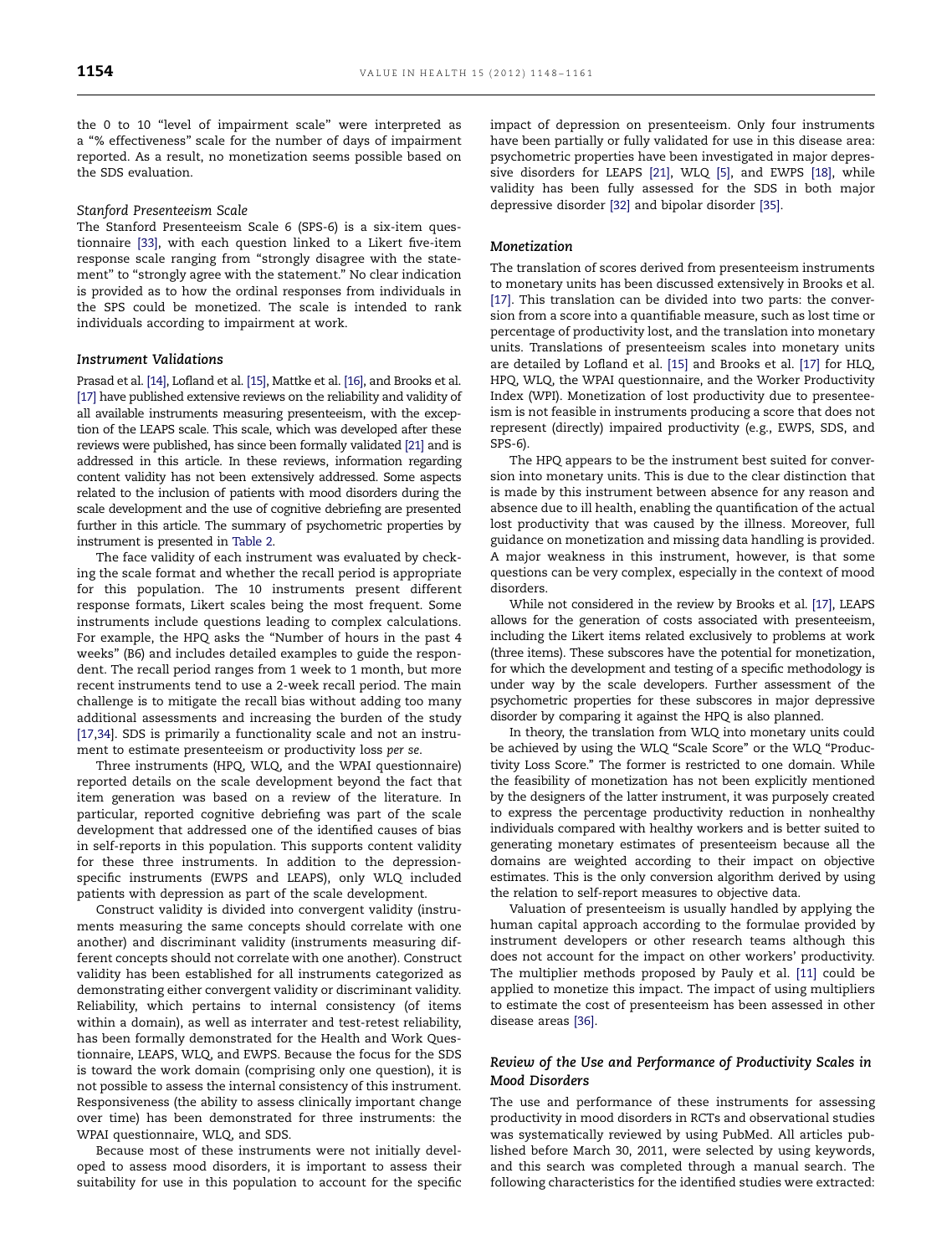<span id="page-7-0"></span>

| Table 3 - Summary of information available in studies using productivity instruments in mood disorders. |                                                                                                                                          |                                                                |                                          |                                            |                                                         |                                          |                                                         |                                  |                                                                                                                                |  |
|---------------------------------------------------------------------------------------------------------|------------------------------------------------------------------------------------------------------------------------------------------|----------------------------------------------------------------|------------------------------------------|--------------------------------------------|---------------------------------------------------------|------------------------------------------|---------------------------------------------------------|----------------------------------|--------------------------------------------------------------------------------------------------------------------------------|--|
| Reference                                                                                               | Title                                                                                                                                    | Type of<br>study                                               | Productivity<br>scale                    | Other<br>scale                             | Result by<br>presence of<br>disorder                    | Result by<br>severity of<br>disorder     | Result by<br>evolution of<br>disorder                   | Result by<br>treatment<br>$arm*$ | Correlation<br>to other<br>scales                                                                                              |  |
| Adler et al. [7]                                                                                        | Job performance deficits<br>due to depression                                                                                            | <b>OS</b>                                                      | <b>WLQ</b>                               | PHQ-9<br>(depression),<br>SF-36            | WLQ (output,<br>time,<br>mental)<br>$\times$ Depression |                                          | WLQ (output, time,<br>mental) $\times$ Improve-<br>ment |                                  |                                                                                                                                |  |
| Ansseau et al.<br>$[37]$                                                                                | Objective: remission of<br>depression in primary<br>care The Oreon Study                                                                 | <b>OS</b>                                                      | SDS                                      | HDRS7<br>(depression)                      | SDS work<br>$\times$ Remission                          |                                          |                                                         |                                  |                                                                                                                                |  |
| Arbuckle<br>et al. [35]                                                                                 | The psychometric<br>validation of the SDS in<br>patients with bipolar<br>disorder                                                        | <b>OS</b>                                                      | SDS, the<br><b>WPAI</b><br>questionnaire | <b>BFSQ</b><br>(bipolar), EQ-<br>5D, SF-36 |                                                         | SDS work $\times$<br>Bipolar<br>severity |                                                         |                                  | SDS work $\times$ (SDS<br>family; SDS social;<br>the WPAI<br>questionnaire<br>overall work<br>impairment; BFSQ;<br>MCS, EQ-5D) |  |
| Burton et al.<br>$[13]$                                                                                 | The association of<br>medical conditions and<br>presenteeism                                                                             | <b>OS</b>                                                      | <b>WLQ</b>                               |                                            | WLQ (output,<br>time,<br>mental)<br>$\times$ Depression |                                          |                                                         |                                  |                                                                                                                                |  |
| Calabrese<br>et al. [38]                                                                                | Impact of bipolar<br>disorder on a US<br>community sample                                                                                | <b>OS</b>                                                      | <b>SDS</b>                               | SAS-SR, MDQ                                | SDS work $\times$<br>Bipolar                            |                                          |                                                         |                                  |                                                                                                                                |  |
| Calabrese<br>et al. [39]                                                                                | Impact of depressive<br>symptoms compared<br>with manic symptoms<br>in bipolar disorder:<br>results of a US<br>community-based<br>sample | <b>OS</b>                                                      | SDS                                      | SAS-SR, MDQ                                | SDS work $\times$<br>Depressive /<br>Manic<br>symptoms  |                                          |                                                         |                                  |                                                                                                                                |  |
| Endicott and<br>Nee [18]                                                                                | Assessment measures<br>for clinical studies                                                                                              | RCT (post<br>hoc)                                              | <b>EWPS</b>                              | SCL-90,<br>HAMD<br>(depression),<br>CGI    | EWPS $\times$<br>Depression                             |                                          |                                                         |                                  | $EWPS \times (HAMD;$<br>CGI)                                                                                                   |  |
| Esposito et al.<br>$[40]$                                                                               | Mood and anxiety<br>disorders, the<br>association with<br>presenteeism in<br>employed members of a<br>general population<br>sample       | <b>OS</b>                                                      | <b>SPS</b>                               | MINI (mood<br>disorder)                    | $SPS \times$ Mood<br>disorders/<br>Anxiety /<br>Control |                                          |                                                         |                                  |                                                                                                                                |  |
| Greco et al.<br>$[41]$                                                                                  | The outcome of physical<br>symptoms with<br>treatment of depression                                                                      | RCT                                                            | WLQ (output,<br>time, mental)            | PCP                                        |                                                         |                                          |                                                         |                                  |                                                                                                                                |  |
| Holden et al.<br>$[42]$                                                                                 | Psychological distress is<br>associated with a range<br>of high-priority health<br>conditions affecting<br>working Australians           | <b>OS</b>                                                      | $HPQ^{\dagger}$                          |                                            |                                                         |                                          |                                                         |                                  |                                                                                                                                |  |
| Kamat et al.<br>$[43]$                                                                                  | Prevalence and<br>humanistic impact of<br>potential misdiagnosis<br>of bipolar disorder<br>among patients with<br>major depressive       | Retro-<br>spective<br>claims<br>database<br>$+$ survey<br>data | <b>SDS</b>                               | SF-12, MDQ<br>(Bipolar<br>disorder)        | SDS work $\times$<br>Bipolar                            |                                          |                                                         |                                  |                                                                                                                                |  |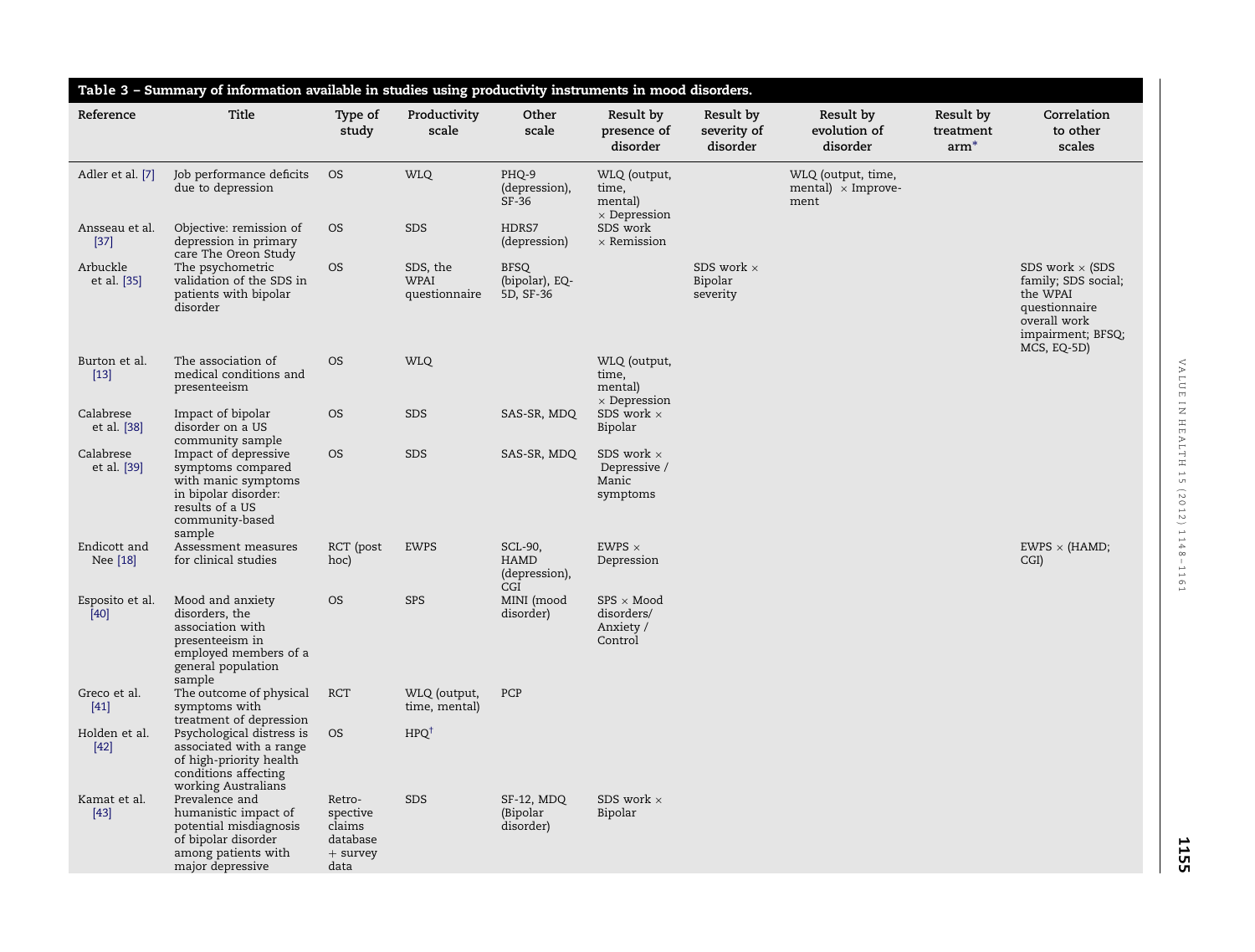| Table 3 - (continued)   |                                                                                                                                                                |                                                                |                           |                                   |                                                                                                       |                                                                               |                                       |                                  |                                                              |
|-------------------------|----------------------------------------------------------------------------------------------------------------------------------------------------------------|----------------------------------------------------------------|---------------------------|-----------------------------------|-------------------------------------------------------------------------------------------------------|-------------------------------------------------------------------------------|---------------------------------------|----------------------------------|--------------------------------------------------------------|
| Reference               | Title                                                                                                                                                          | Type of<br>study                                               | Productivity<br>scale     | Other<br>scale                    | Result by<br>presence of<br>disorder                                                                  | Result by<br>severity of<br>disorder                                          | Result by<br>evolution of<br>disorder | Result by<br>treatment<br>$arm*$ | Correlation<br>to other<br>scales                            |
|                         | disorder in a<br>commercially insured<br>population                                                                                                            |                                                                |                           |                                   |                                                                                                       |                                                                               |                                       |                                  |                                                              |
| Kennedy<br>et al. [44]  | Work, social, and family<br>disabilities of subjects<br>with anxiety and<br>depression                                                                         | RCT (post<br>hoc)                                              | <b>SDS</b>                |                                   | SDS work $\times$<br>Depression/<br>Anxiety                                                           |                                                                               |                                       |                                  |                                                              |
| Kessler et al.<br>$[3]$ | Prevalence and effects<br>of mood disorders on<br>work performance in a<br>nationally<br>representative sample<br>of US workers                                | <b>OS</b>                                                      | <b>HPQ</b>                | QIDS-SR<br>(depression)           | $HPQ \times$<br>(Depression;<br>Bipolar<br>disorders)                                                 |                                                                               |                                       |                                  |                                                              |
| Kessler et al.<br>[45]  | Comparative and<br>interactive effects of<br>depression relative to<br>other health problems<br>on work performance in<br>the workforce of a large<br>employer | Retro-<br>spective<br>claims<br>database<br>$+$ survey<br>data | <b>HPQ</b>                |                                   | $HPQ \times$<br>(Depre-<br>ssion;<br>Bipolar<br>disorders)                                            |                                                                               |                                       |                                  |                                                              |
| Knoth et al.<br>$[46]$  | Effect of inadequate<br>response to treatment<br>in patients with<br>depression                                                                                | <b>OS</b>                                                      | The WPAI<br>questionnaire | $SF-8$                            | The WPAI<br>question-<br>naire<br>$\times$ responder /<br>partial<br>responder /<br>non-<br>responder |                                                                               |                                       |                                  |                                                              |
| Lam et al. [21]         | A new clinical rating<br>scale for work absence<br>and productivity:<br>validation in patients<br>with major depressive<br>disorder                            | OS.                                                            | LEAPS, HPQ,<br>SDS work   | OIDS-SR<br>(depression)           |                                                                                                       | LEAPS $\times$<br>depression<br>severity                                      |                                       |                                  | LEAPS $\times$ (SDS work;<br>HPQ Global Work<br>Performance) |
| Lee [47]                | Loss of productivity due<br>to depression among<br>Korean employees                                                                                            | <b>OS</b>                                                      | SPS                       |                                   | SPS $\times$<br>Depression                                                                            |                                                                               |                                       |                                  |                                                              |
| Lerner et al.<br>[9]    | The clinical and<br>occupational correlates<br>of work productivity<br>loss among employed<br>patients with<br>depression                                      | <b>OS</b>                                                      | <b>WLQ</b>                | PHQ-9<br>(depression),<br>$SF-12$ | WLQ (output,<br>time,<br>mental)<br>$\times$ Depression                                               | WLQ (output,<br>time, mental,<br>physical)<br>$\times$ Depression<br>severity |                                       |                                  |                                                              |
| Lerner et al.<br>$[30]$ | Unemployment, job<br>retention, and<br>productivity loss among<br>employees with<br>depression                                                                 | <b>OS</b>                                                      | <b>WLQ</b>                | PHQ-9<br>(depression)             | <b>WLQ</b><br>(physical,<br>output, time,<br>mental)<br>$\times$ Depression                           |                                                                               |                                       |                                  |                                                              |
| Lerner et al.<br>$[48]$ | Work performance of<br>employees with<br>depression: the impact<br>of work stressors                                                                           | <b>OS</b>                                                      | <b>WLQ</b>                | PHQ-9<br>(depression),<br>SF-12   | <b>WLQ</b><br>$\times$ Depression                                                                     |                                                                               |                                       |                                  |                                                              |
| Lin et al. [49]         | Can depression<br>treatment in primary                                                                                                                         | <b>RCT</b>                                                     | <b>SDS</b>                |                                   |                                                                                                       |                                                                               |                                       | SDS<br>work*                     |                                                              |

1156 VALUE IN HEALTH 15 (2012) 1148-1161 VALUE IN HEALTH 15 (2012) 1148-1161

**1156**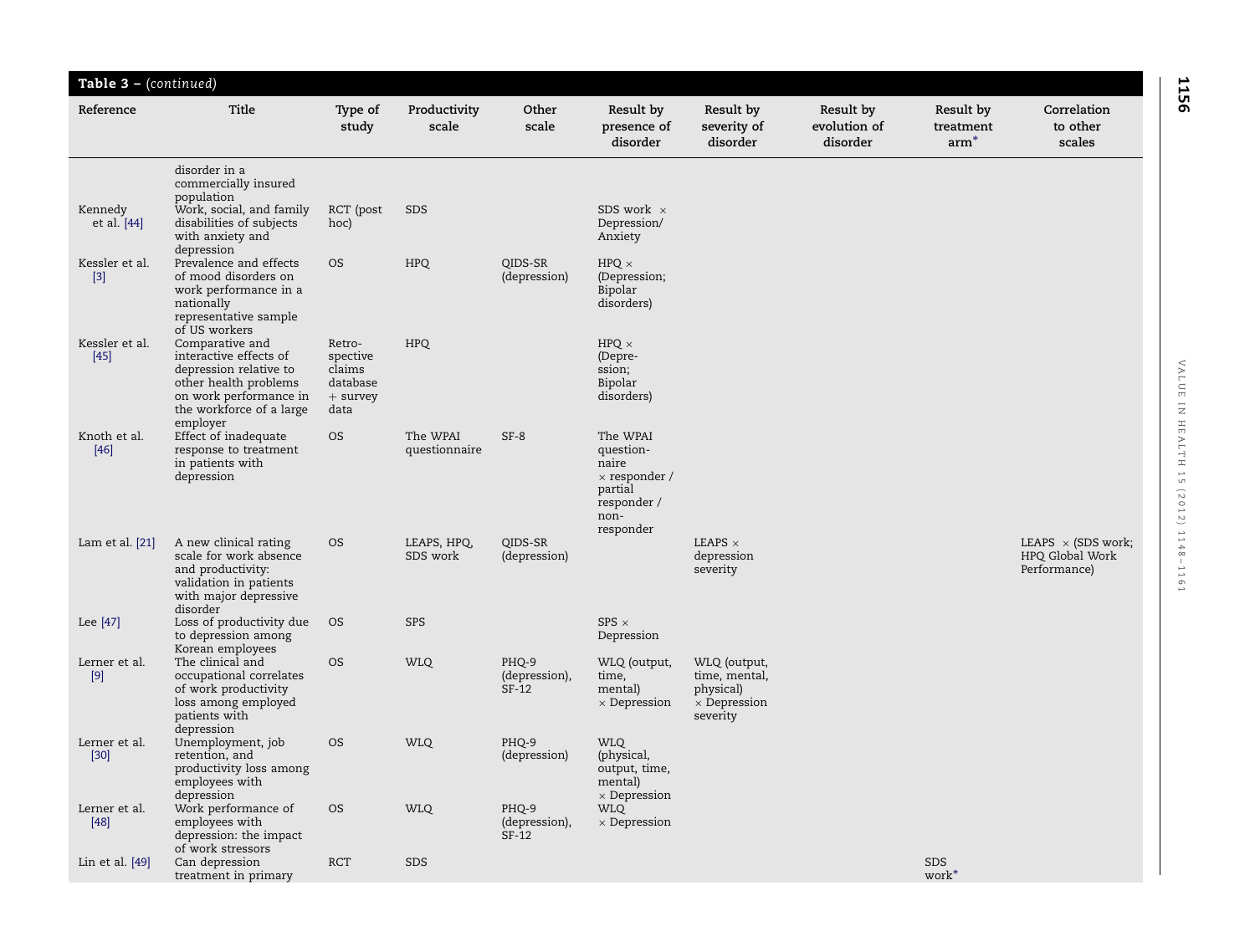| Table 3 - (continued)            |                                                                                                                                                                                                                                                                 |                                             |                       |                                                                                                        |                                        |                                                                     |                                                   |                                  |                                   |  |
|----------------------------------|-----------------------------------------------------------------------------------------------------------------------------------------------------------------------------------------------------------------------------------------------------------------|---------------------------------------------|-----------------------|--------------------------------------------------------------------------------------------------------|----------------------------------------|---------------------------------------------------------------------|---------------------------------------------------|----------------------------------|-----------------------------------|--|
| Reference                        | Title                                                                                                                                                                                                                                                           | Type of<br>study                            | Productivity<br>scale | Other<br>scale                                                                                         | Result by<br>presence of<br>disorder   | Result by<br>severity of<br>disorder                                | Result by<br>evolution of<br>disorder             | Result by<br>treatment<br>$arm*$ | Correlation<br>to other<br>scales |  |
|                                  | care reduce disability? A<br>stepped care approach                                                                                                                                                                                                              |                                             |                       | <b>SCL-20</b><br>(depression),<br>SF-36                                                                |                                        |                                                                     |                                                   |                                  |                                   |  |
| McMorris<br>et al. [50]          | Workplace productivity,<br>employment issues, and<br>resource utilization in<br>patients with bipolar I<br>disorder                                                                                                                                             | <b>OS</b>                                   | <b>EWPS</b>           |                                                                                                        | EWPS $\times$<br>Bipolar I<br>disorder |                                                                     |                                                   |                                  |                                   |  |
| Olley et al.<br>$[51]$           | Persistence of<br>psychiatric disorders in<br>a cohort of HIV/AIDS<br>patients in South Africa:<br>a 6-mo follow-up study                                                                                                                                       | <b>OS</b>                                   | SDS                   |                                                                                                        | SDS work<br>$\times$ Depression        |                                                                     |                                                   |                                  |                                   |  |
| Sanderson<br>et al. $[5]$        | Which presenteeism<br>measures are more<br>sensitive to depression<br>and anxiety?                                                                                                                                                                              | <b>OS</b>                                   | WLQ, SPS              | PHQ-9<br>(depression)                                                                                  |                                        | WLQ (output,<br>time,<br>mental)<br>$\times$ Depression<br>severity | $WLQ \times$ Remission;<br>$SPS \times$ Remission |                                  |                                   |  |
| Sheehan and<br>Sheehan<br>$[32]$ | Assessing treatment<br>effects in clinical trials<br>with the discan metric<br>of the SDS                                                                                                                                                                       | Review                                      | SDS                   |                                                                                                        | SDS work<br>$\times$ Depression        |                                                                     |                                                   | SDS work*                        |                                   |  |
| Snedecor<br>et al. [52]          | Economic outcomes of<br>eszopiclone treatment<br>in insomnia and<br>comorbid major<br>depressive disorder                                                                                                                                                       | <b>RCT</b>                                  | <b>WLQ</b>            | <b>HDRS</b><br>(depression),<br>$SF-36$                                                                |                                        |                                                                     |                                                   | <b>WLQ</b>                       |                                   |  |
| Soares et al.<br>$[53]$          | Assessing the efficacy of<br>desvenlafaxine for<br>improving functioning<br>and well-being outcome<br>measures in patients<br>with major depressive<br>disorder: a pooled<br>analysis of nine double-<br>blind, placebo-<br>controlled, 8-wk clinical<br>trials | Pooled<br><b>RCTs</b>                       | <b>SDS</b>            | WHO-5<br>(psycho-<br>logical well-<br>being),<br><b>MADRS</b><br>(depression),<br>HDRS<br>(depression) |                                        |                                                                     |                                                   | SDS work*                        |                                   |  |
| Stamouli<br>et al. [54]          | Escitalopram in clinical<br>practice in Greece:<br>treatment response and<br>tolerability in depressed<br>patients                                                                                                                                              | Open<br>label<br>surveil-<br>lance<br>study | SDS                   | <b>MADRS</b><br>(depression),<br>CGI                                                                   | SDS work $\times$<br>Improvement       |                                                                     |                                                   |                                  |                                   |  |
| Stewart et al.<br>$[4]$          | Cost of lost productive<br>work time among US<br>workers with<br>depression                                                                                                                                                                                     | <b>OS</b>                                   | WHI                   |                                                                                                        |                                        |                                                                     |                                                   |                                  |                                   |  |
| Wang et al. [8]                  | Chronic medical<br>conditions and work<br>performance in the<br>health and work<br>performance                                                                                                                                                                  | <b>OS</b>                                   | <b>HPQ</b>            |                                                                                                        |                                        |                                                                     |                                                   |                                  |                                   |  |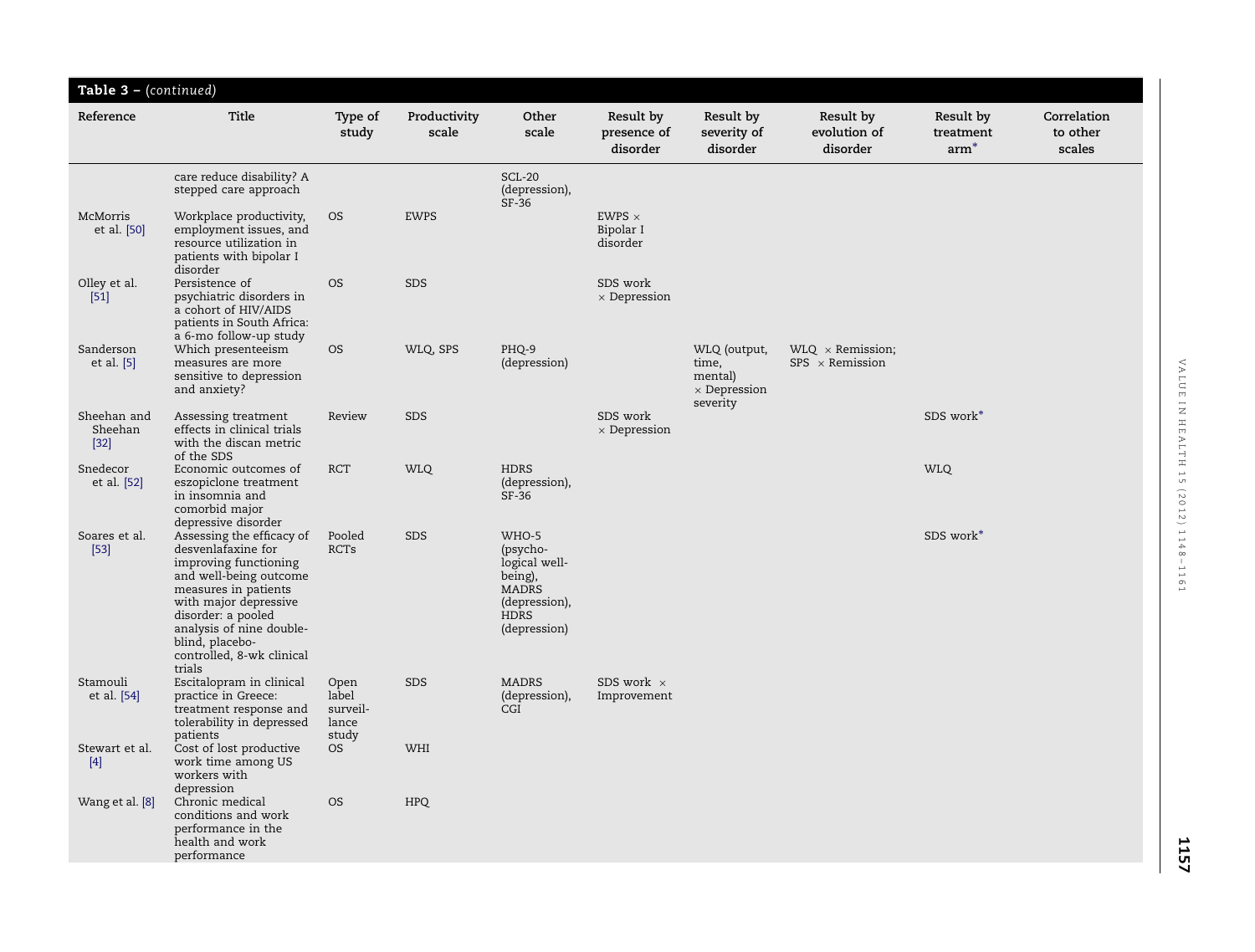| Table 3 - (continued) |                                                                                                                                                                                                                               |                  |                       |                         |                                      |                                      |                                       |                                            |                                   |  |
|-----------------------|-------------------------------------------------------------------------------------------------------------------------------------------------------------------------------------------------------------------------------|------------------|-----------------------|-------------------------|--------------------------------------|--------------------------------------|---------------------------------------|--------------------------------------------|-----------------------------------|--|
| Reference             | Title                                                                                                                                                                                                                         | Type of<br>study | Productivity<br>scale | Other<br>scale          | Result by<br>presence of<br>disorder | Result by<br>severity of<br>disorder | Result by<br>evolution of<br>disorder | Result by<br>treatment<br>arm <sup>*</sup> | Correlation<br>to other<br>scales |  |
| Wang et al.<br>$[55]$ | questionnaire<br>calibration surveys<br>Telephone screening,<br>outreach, and care<br>management for<br>depressed workers and<br>impact on clinical and<br>work productivity<br>outcomes: a<br>randomized controlled<br>trial | <b>RCT</b>       | <b>HPQ</b>            | QIDS-SR<br>(depression) |                                      |                                      |                                       |                                            |                                   |  |

AIDS, acquired immunodeficiency syndrome; BFSQ, Bipolar Functional Status Questionnaire; CGI, Clinical Global impression; EQ-5D, EuroQol five-dimensional questionnaire; EWPS, Endicott Work Productivity Scale; HDRS, Hamilton Depression Rating Scale; HPQ, Health and Work Performance Questionnaire; LEAPS, Lam Employment Absence and Productivity Scale; MADRS, Montgomery-Åsberg Depression Rating Scale; MDQ, Mood Disorder Questionnaire; MINI, Mini Neuropsychiatric Diagnostic Interview; OS, observational study; PCP, PHQ-9, Patient Health Questionnaire 9; QIDS-SR, Quick Inventory of Depressive Symptomatology Self-Report; RCT, randomized clinical trial; SAS-SR, Social Adjustment Scale Self-Report; SCL-20, symptom checklist-20; SDS, the Sheehan Disability Scale; SF-12, Medical Outcome Study Short Form <sup>12</sup> questions; SF-8, Medical Outcome Study Short Form <sup>8</sup> questions; SF-36, short form <sup>36</sup> health survey; SPS, Stanford Presenteeism Scale; WHI, Work and Health Interview; WHO-5, well-being index; WLQ, Work Limitations Questionnaire; WPAI, Work Productivity and Activity Impairment.

\* Indicates that significant differences were shown between treatment groups on the productivity scale.

† HPQ is used to identify self-reported health status and in particular the presence of psychological distress.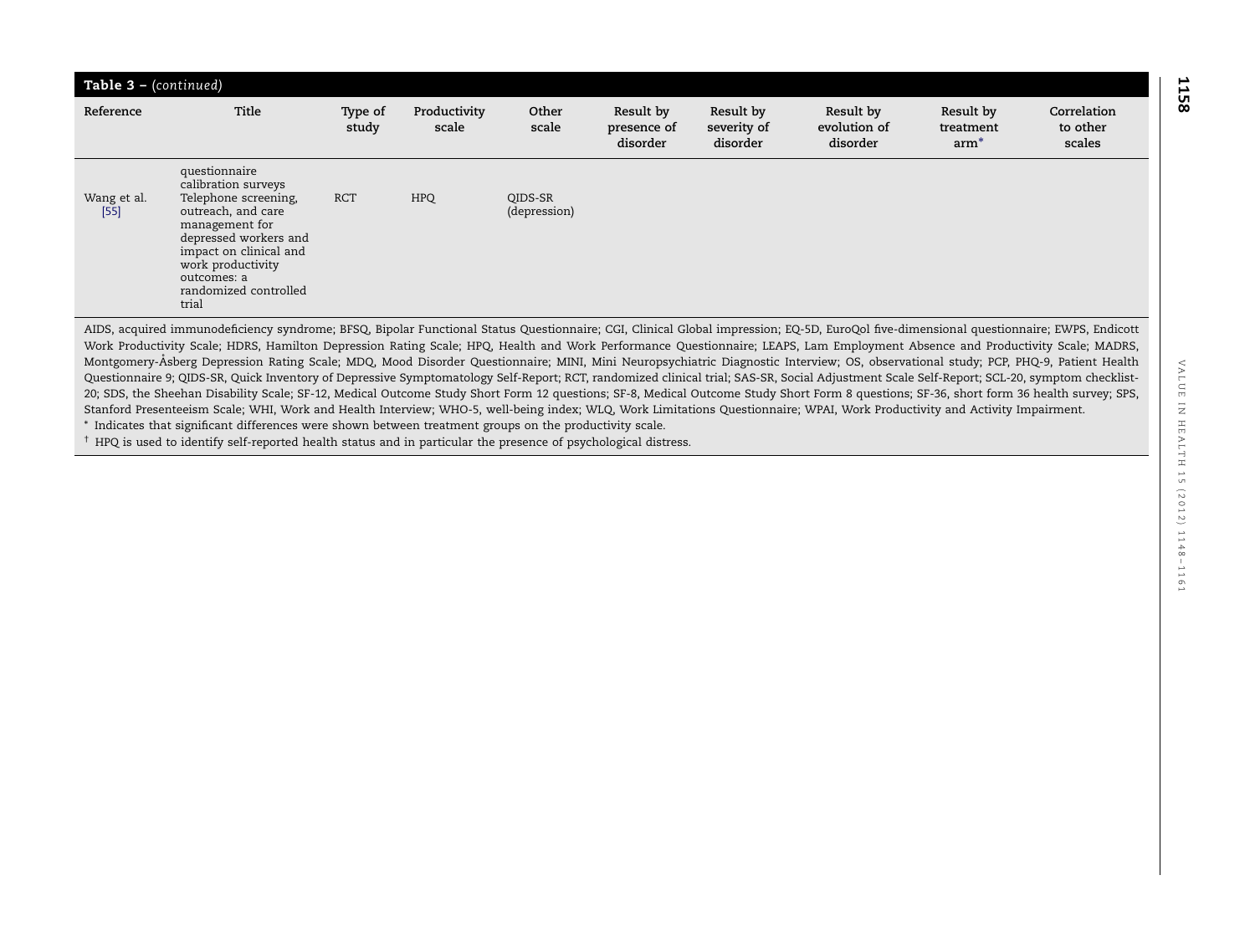study type, objective, study design, productivity scale(s) included, other rating scales (depressive symptoms, health-related quality of life), assessment dates, and results. Four types of results were considered in each study: (1) results by treatment arms, (2) results by health state (symptom severity level), (3) correlation to other scales, and (4) use of monetization and methods applied. Studies on the SDS were restricted to those that actually reported results on the work domain.

# Results

Only 31 studies discussing the use of productivity instruments in individuals with mood disorders were retrieved, the majority of which (74%) were observational studies (prospective cohorts, retrospective claims databases complemented with a survey to assess productivity loss or workplace studies). Twelve studies considered the SDS and explicitly reported and discussed results on the work domain. The WLQ and the HPQ were used in five studies. The other productivity instruments appeared in no more than two studies each. Among the four categories of results considered, the majority (68%) of articles reported results on presenteeism instruments by health state or presence/absence of symptoms of mood disorders. An overview of the available information in each of the selected studies is presented in [Table 3](#page-7-0) [\[3](#page-12-0)[–5,7–9](#page-13-0),[13,18,21,30,32](#page-13-0),[35,37](#page-13-0)–[55](#page-13-0)].

Overall, results from the retrieved studies showed presenteeism scales to be sufficiently sensitive to demonstrate consistently higher at-work productivity loss in the presence of symptoms of mood disorders, and in depression in particular, compared with the performance of employees with no symptoms. The HPQ, WLQ, SDS, SPS [\[40\],](#page-13-0) and EWPS [\[18\]](#page-13-0) clearly showed that employees with mood disorders presented higher productivity loss than did employees without mood disorders. Significantly more impairment (approximately 35% productivity reduction in output, time, and mental-interpersonal demand) was observed by using the WLQ in employees with depressive symptoms [\[12](#page-13-0),[30,48](#page-13-0)]. Excess productivity loss was estimated on the basis of the HPQ in a nationally representative survey of mental disorders in the US population. This amounted to 18.2 workdays per year for employees with major depressive disorders and 35.3 days for employees with bipolar disorders [\[3\]](#page-12-0).

In addition, studies using several of these instruments have demonstrated that at-work productivity loss increases with increasing severity of symptoms. Impairment as measured by LEAPS and WLQ time, WLQ mental-interpersonal, and WLQ output scales increases with the severity of depression [\[5,21,30\]](#page-13-0). Arbuckle et al. [\[35\]](#page-13-0) studied the psychometric properties of the SDS in bipolar disorder and demonstrated that work impairment increases with increasing severity.

Improvement in symptoms or improvement in health condition and improvement in productivity were evaluated for the WLQ, SPS-6, and SDS in four studies. According to Sanderson et al. [\[5\]](#page-13-0), remission of symptoms was associated with improvements on WLQ output demands domain (10.9-point improvement at 6 months;  $P = 0.006$ ) and on the SPS-6 (2.2-point improvement at 6 months;  $P = 0.033$ ) in a community sample. No significant improvements were measured on the other WLQ domains [\[7\]](#page-13-0). Another study, designed to estimate remission rates in primary care [\[37\]](#page-13-0), demonstrated that failure to achieve remission of symptoms was associated with higher impairment on the SDS work domain (5 vs. 1.6;  $P < 0.001$ ).

Three articles reported results of presenteeism scales by treatment group. A pooled analysis of RCTs in major depressive disorders comparing desvenlafaxine with placebo [\[53\]](#page-13-0) reported a significant difference on the SDS work domain for all doses of desvenlafaxine versus placebo (between -0.6 and -0.8 compared with placebo) together with lower disability assessed by SDS total

score. Wang et al. [\[55\]](#page-13-0) used the HPQ to compare care management and telephone therapy versus usual care in 604 employees identified as having significant depression and who were covered by a managed behavioral health plan. The HPQ score in terms of effective hours worked was significantly higher in the intervention group at 6 and 12 months (3 hours more per week at 6 months and 3.3 hours per week at 12 months). Conversely, there was no difference in on-the-job work performance between the two groups at 6 or 12 months. In a pharmacoeconomic analysis conducted alongside a randomized clinical trial comparing eszopiclone  $+$  fluoxetine versus fluoxetine  $+$  placebo in patients with comorbid insomnia and major depressive disorders, no difference between the two treatment groups was reported on the WLQ [\[52\].](#page-13-0)

Few studies reported data on how presenteeism instruments correlate to symptomatic rating scales and health-related quality of life. As part of the validation of LEAPS, correlations between LEAPS and the SDS work and the HPQ global work performance domains were reported. The results showed a high correlation between the LEAPS score and both the HPQ ( $r = 0.79$ ;  $P < 0.01$ ) and the SDS work domain (0.63;  $P < 0.01$ ). In the study by Arbuckle at al. [\[35\]](#page-13-0) reviewing the psychometric properties of the SDS in patients with bipolar disorder, the SDS work domain showed a high correlation to SDS family  $(r = 0.71; P < 0.0001)$  and SDS social  $(r = 0.76;$  $P < 0.0001$ ) domains and to the WPAI questionnaire overall work impairment ( $r = 0.55$ ;  $P < 0.0001$ ), the mental component score from the SF-36 ( $r = -0.43; P < 0.0001$ ), and the EuroQoL-5 dimension (EQ-5D questionnaire;  $r = -0.46; P < 0.0001$ ). In patients seeking treatment for a major depressive episode in an outpatient setting and among nonpatients in the community, fairly high correlations were reported between the EWPS and the Hamilton Rating Scale for Depression (between 0.27 and 0.61) [\[18\]](#page-13-0).

Four studies translated presenteeism into monetary units. Stewart et al. [\[27\]](#page-13-0) estimated the costs of depression to the US workforce by calculating lost productive time by using the Work and Health Interview and applying employee wages to obtain costs of productivity loss. This article concluded that depression among US workers was associated with an excess cost of \$31 billion per year in 2002. At-work lost productivity accounted for 81% of the total cost. Kessler et al. [\[3\]](#page-12-0) evaluated the impact of major depressive disorder and bipolar disorder on lost productivity, and on presenteeism in particular. Presenteeism estimates derived from the HPQ were converted into lost-day equivalents and converted into a salary metric by applying wages increased by 25% to include fringe benefits. Major depressive disorders and bipolar disorders, respectively, resulted in lost time due to presenteeism of 18.2 and 35.3 days per individual per year, which translate to \$2691 and \$5184 per individual per year. On the basis of the WLQ index, hourly wage, and average number of hours worked per week, Snedecor et al. [\[52\]](#page-13-0) estimated the change from baseline in costs associated with presenteeism and added these to total medical costs and absenteeism costs. The savings over 8 weeks associated with lower presenteeism for eszopiclone  $+$  fluoxetine compared with placebo  $+$ fluoxetine (\$82) partially offset the additional acquisition costs of eszopiclone (\$209). It should be noted, however, that while differences were observed on the WLQ between the two treatment strategies, these were not statistically significant, and while no minimally important difference in the level of impairment has been established for the WLQ, the reported difference in this trial  $\langle$  < 1% of lost productivity while at work) is very small. Further information regarding the minimal important difference on the WLQ productivity loss score is needed to provide definite conclusions.

# Discussion/Conclusions

Several instruments are available to researchers aimed at measuring productivity loss due to presenteeism, all of which are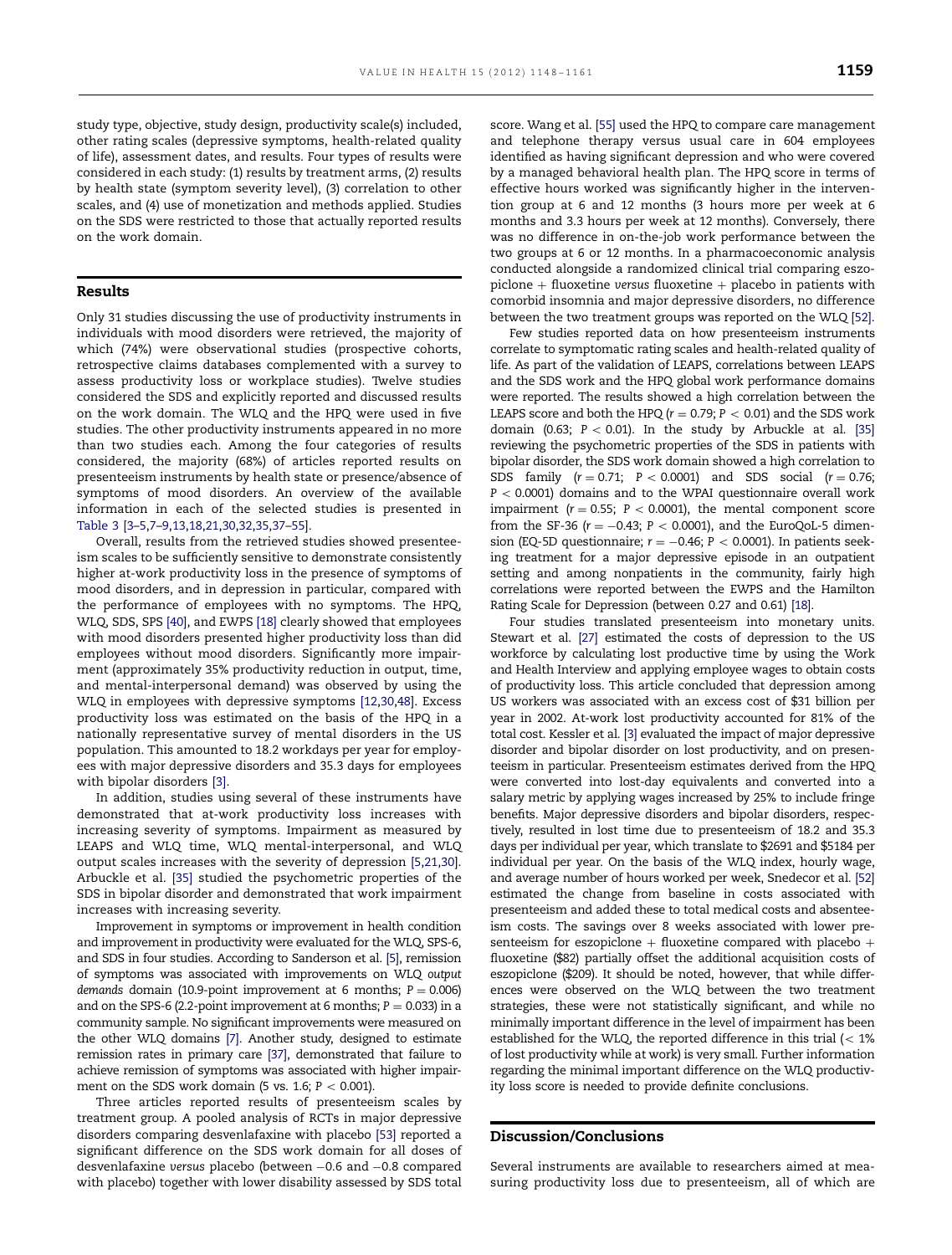<span id="page-12-0"></span>applicable to mood disorders. Limited evidence exists, however, on their actual use in this disease area, with the exception of the SDS, a scale that cannot be fully classified as a productivity instrument. Although psychometric properties have been verified for most instruments in the general population, little evidence has been generated in mood disorders and only four instruments are at least partially validated in mood disorders. Furthermore, even in a general context, responsiveness is not well documented for most of the scales.

Most of the available instruments are able to show differences in productivity loss between individuals with or without symptoms and allow researchers to detect improvement in productivity associated with health improvements. Nonetheless, the ability to detect differences between treatments or interventions in a randomized setting has not been demonstrated for any of the instruments. While this may be due, in part, to a lack of sensitivity of the instruments, it is probably due to design characteristics such as too short a time horizon and the lack of statistical power to conclude that there was a significant difference between the interventions. This lack of statistical power is expected in clinical trials because these are not initially powered to detect a difference in presenteeism but only on the primary end point, which often is a measure of clinical efficacy. One of the studies retrieved in this review was a pooled analysis, confirming the benefit of performing the analysis on presenteeism instruments with an increase in the statistical power [\[53\]](#page-13-0). Furthermore, the low number of studies that report results on presenteeism instruments suggests that these productivity estimates are often not evaluated. This would confirm that it is rare to detect between-treatment differences in presenteeism by using these instruments, and suggests that much larger sample sizes are required to demonstrate a significant difference by using presenteeism instruments compared with symptomatic rating scales.

Few studies have used productivity instruments to estimate the cost of presenteeism, despite the fact that presenteeism is known to be one of the major cost drivers in mood disorders [4] and that monetization is theoretically possible for most of the selected instruments. Similar to the results reported in the review by Lerner and Henke [\[12\],](#page-13-0) the instruments were most often used in an observational setting such as the workplace, or in a clinical setting, and very little information is published regarding the use of these instruments in an RCT setting. The lack of productivity estimates in clinical trials could be due to a number of factors. First, it is possible that some relevant studies have not been retrieved because the search strategy may have failed to identify studies in which the use of a presenteeism scale is not explicitly mentioned in the abstract. Second, results from the measurement of lost productivity may not necessarily have been reported in the published studies, particularly if the results were negative or uninteresting. Third, the lack of productivity estimates from clinical trials could be due to a failure to publish findings from trials in which the primary objective was to measure changes in productivity if this objective was not met. Further investigations using clinical trial registries are needed to track clinical trials that have assessed lost productivity in an attempt to identify additional published results for further analysis. Finally, the RCT context may not be fully suited for the use of productivity loss instruments because of the limited number of patients, short time horizon, and heterogeneity caused by the participation of patients from different countries.

Recommendations as to which productivity scale is best suited to estimate the cost of presenteeism in mood disorders should be based primarily on instrument properties because of the limited experiential evidence. The HPQ may be the best option for measuring and valuing productivity because this instrument establishes an objective measure of productivity in a workplace context. However, this questionnaire lacks the ability to capture different levels of presenteeism on different days, and its complexity may prevent its use in RCTs, even with the version adapted to this setting. Its use and efficiency in clinical trials should be further assessed to allow more definite recommendations on the usefulness of this instrument in the area of mood disorders.

Other tools such as the WLQ, the WPAI questionnaire, LEAPS, or SF-HLQ seem to be more adapted to the clinical trial context because they are shorter and more straightforward to complete. WLQ presents important evidence in mood disorders and presents high validity in this disease area although some ambiguity remains related to the monetization scoring. Little evidence exists on the use of the WPAI questionnaire in mood disorders, although it has been used in numerous disease areas, including anxiety disorders [\[56\].](#page-13-0) This same limitation should be addressed for SF-HLQ. Nonetheless, the use of cognitive debriefing during the development of the WPAI questionnaire is a piece of evidence that supports its use in patients with mood disorders, whereas such information was not retrieved for the SF-HLQ. LEAPS has the advantage of having been developed specifically for depression and of being validated for this condition, but its amenability for monetization is still under investigation. Despite its wide use in mood disorders and its good properties, the SDS cannot be considered a productivity scale. Other scales such as the EWPS are validated in this specific disease area, but they are of limited use for estimating the cost of presenteeism because conversion into monetary unit is not possible.

To be able to make recommendations as to the use of specific instruments in clinical trials and observational studies in mood disorders, further empirical data are needed. Further research is also needed in the following three areas: (1) Full documentation as to the responsiveness will give researchers important data for sample size calculations for designing RCTs or observational studies; (2) The relevance of the use of these instruments in clinical trials should be further investigated, and guidance should be provided regarding appropriate study design (study duration, population to include, single- or multicountry study) as well as advice on the selection of the most appropriate scale; and (3) Although all the instruments measuring presenteeism were able to detect an excess in productivity loss in patients with symptoms of mood disorders compared with patients without symptoms, the impact of mood disorder on self-rating evaluations is not well documented and, at this time, it is not possible to determine all the potential biases in reported estimates. Lerner and Henke [\[12\]](#page-13-0) concluded that self-report estimates from the WLQ reported by depressed workers were as accurate as the ones reported by nondepressed workers. Additional evidence is needed regarding the comparison between self-report assessments and objective data for the other presenteeism questionnaires and the validity of the conversion algorithm to generate monetary estimates. This would ensure that unbiased estimates of productivity loss in mood disorder could be generated and reinforce the credibility of economic evaluations in this patient population conducted from a societal perspective.

Source of financial support: This study was funded and fully sponsored by H. Lundbeck A/S.

REFERENCES

- [1] Collins JJ, Baase CM, Sharda CE, et al. The assessment of chronic health conditions on work performance, absence, and total economic impact for employers. J Occup Environ Med 2005;47:547–57.
- [2] Burton WN, Conti DJ, Chen CY, et al. The role of health risk factors and disease on worker productivity. J Occup Environ Med 1999;41:863–77.
- [3] Kessler RC, Akiskal HS, Ames M, et al. Prevalence and effects of mood disorders on work performance in a nationally representative sample of U.S. workers. Am J Psychiatry 2006;163:1561–8.
- [4] Stewart WF, Ricci JA, Chee E, et al. Cost of lost productive work time among US workers with depression. JAMA 2003;289:3135–44.